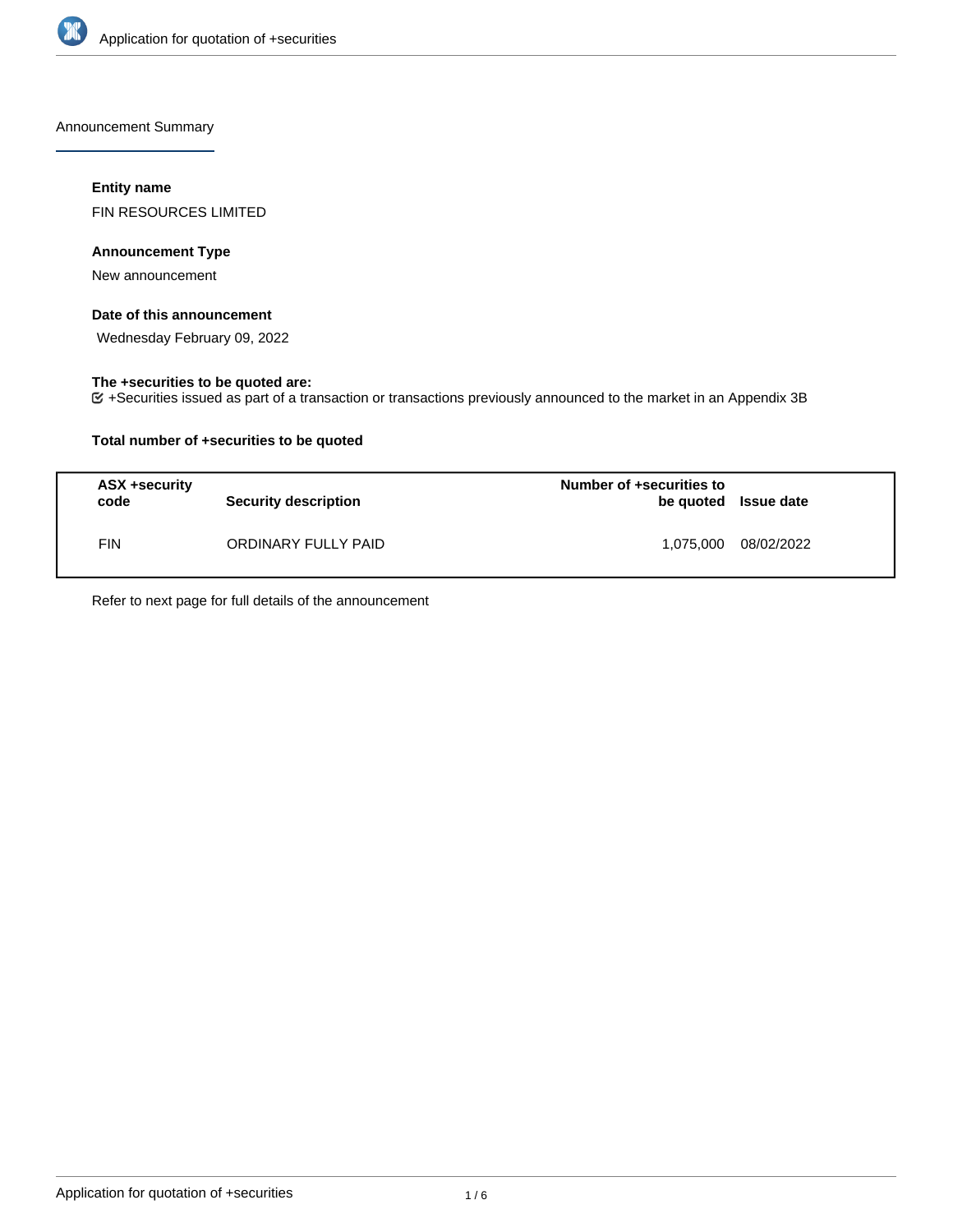

Part 1 - Entity and announcement details

# **1.1 Name of entity**

FIN RESOURCES LIMITED

We (the entity named above) apply for +quotation of the following +securities and agree to the matters set out in Appendix 2A of the ASX Listing Rules.

**1.2 Registered number type** ABN

**Registration number** 25009121644

**1.3 ASX issuer code**

FIN

**1.4 The announcement is**

New announcement

## **1.5 Date of this announcement**

9/2/2022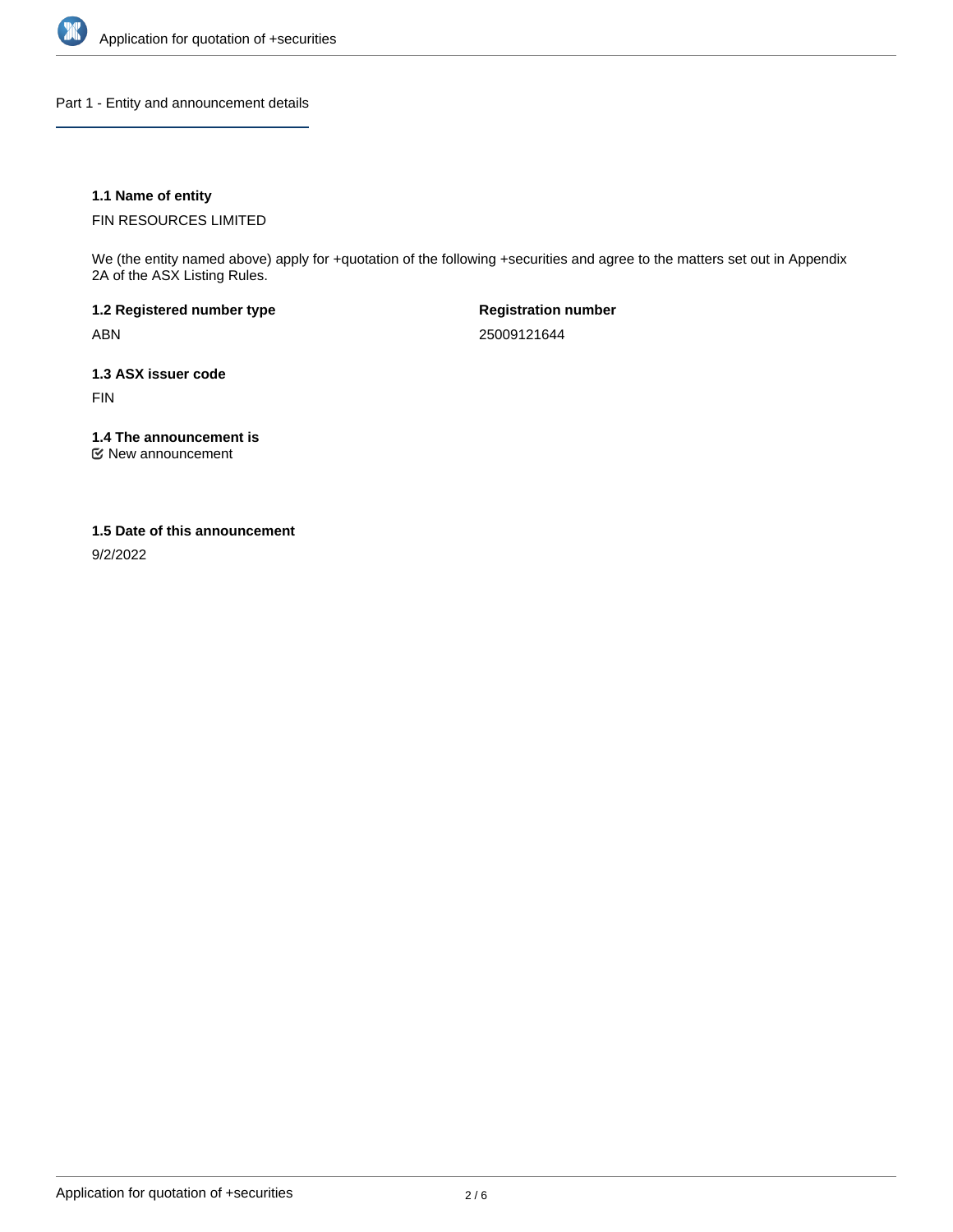

# Part 2 - Type of Issue

#### **2.1 The +securities to be quoted are:**

+Securities issued as part of a transaction or transactions previously announced to the market in an Appendix 3B

#### **Previous Appendix 3B details:**

| <b>Announcement Date and</b><br>Time | <b>Announcement Title</b>                                                     | Selected Appendix 3B to submit quotation<br>reauest |  |
|--------------------------------------|-------------------------------------------------------------------------------|-----------------------------------------------------|--|
| 08-Jul-2021 08:56                    | New - Proposed issue of securities - FIN   A placement or other type of issue |                                                     |  |

**2.3a.2 Are there any further issues of +securities yet to take place to complete the transaction(s) referred to in the Appendix 3B?** Yes

## **2.3a.3 Please provide details of the further issues of +securities yet to take place to complete the transaction(s) referred to in the Appendix 3B**

1,075,000 Shares at a subscription price of \$0.0001 per Share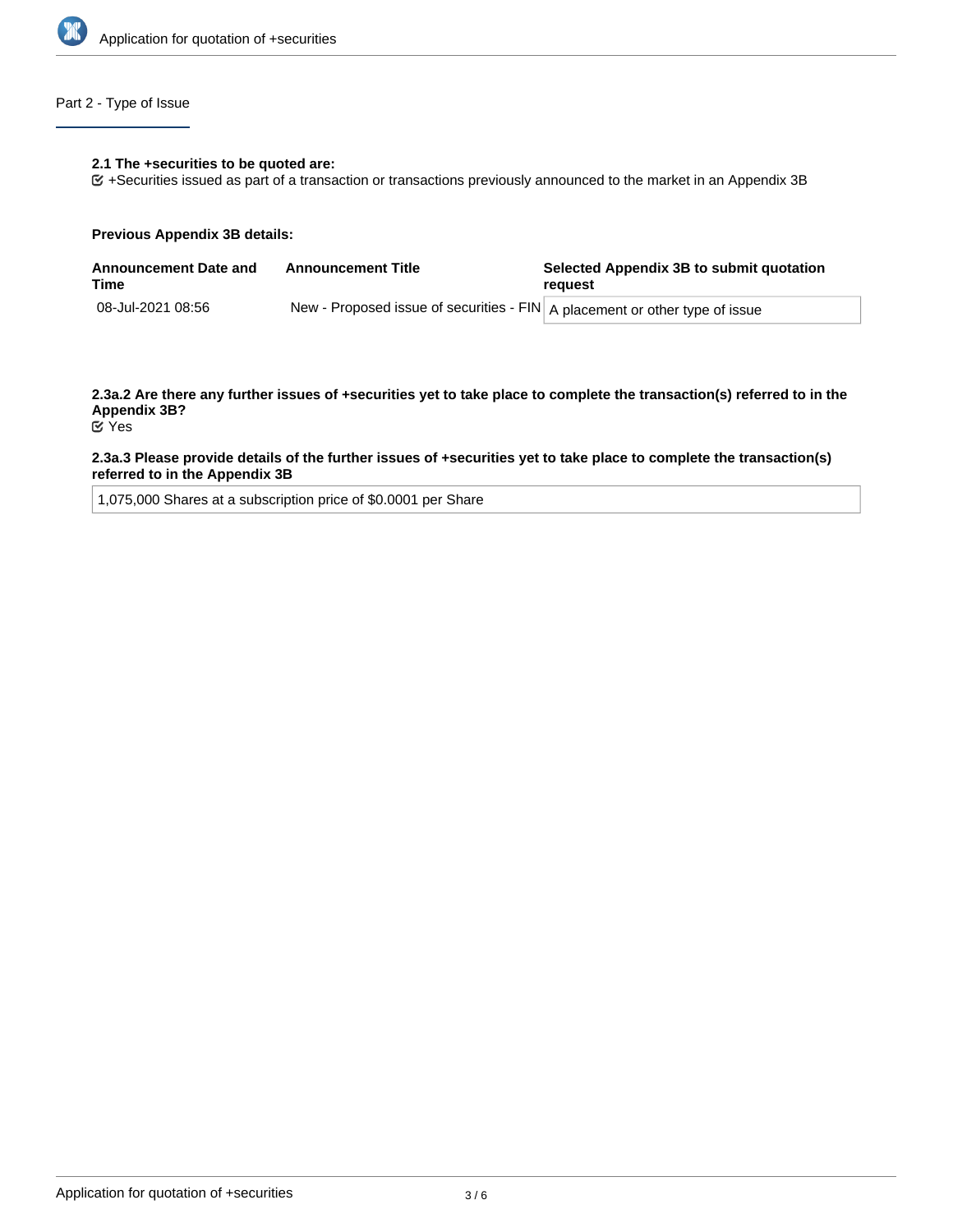

Part 3A - number and type of +securities to be quoted where issue has previously been notified to ASX in an Appendix 3B

### Placement Details

**ASX +security code and description**

FIN : ORDINARY FULLY PAID

# **Issue date**

8/2/2022

## Distribution Schedule

**Provide a distribution schedule for the new +securities according to the categories set out in the left hand column including the number of recipients and the total percentage of the new +securities held by the recipients in each category.**

| Number of +securities held | <b>Number of holders</b> | Total percentage of +securities held<br>For example, to enter a value of 50%<br>please input as 50.00 |
|----------------------------|--------------------------|-------------------------------------------------------------------------------------------------------|
| $1 - 1,000$                |                          | $\%$                                                                                                  |
| $1,001 - 5,000$            |                          | $\%$                                                                                                  |
| $5,001 - 10,000$           |                          | $\frac{0}{0}$                                                                                         |
| 10,001 - 100,000           |                          | $\frac{0}{0}$                                                                                         |
| 100,001 and over           |                          | %                                                                                                     |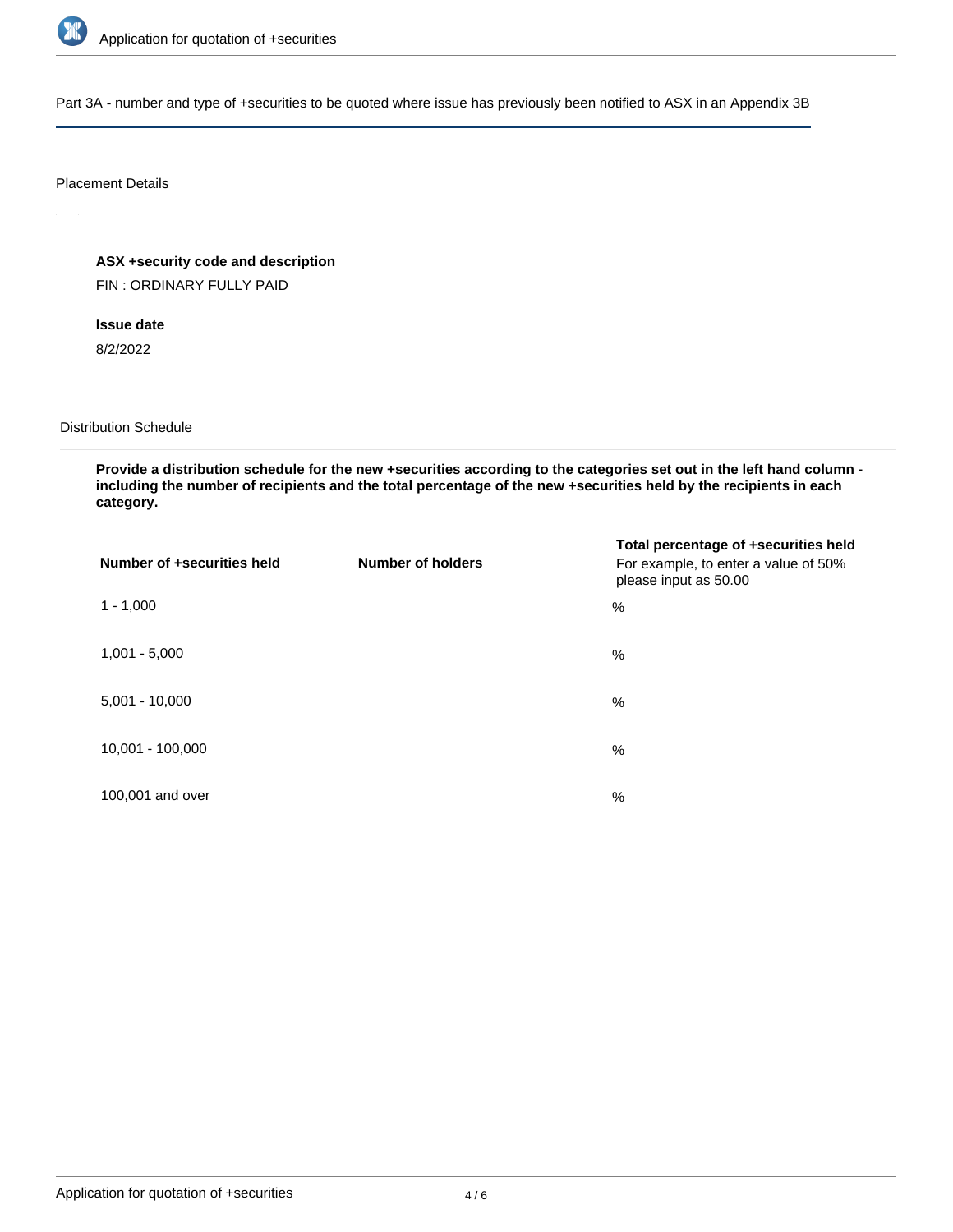

Issue details

| Number of +securities to be quoted<br>1,075,000                                       |                                        |  |  |  |
|---------------------------------------------------------------------------------------|----------------------------------------|--|--|--|
| Are the +securities being issued for a cash consideration?<br>$\mathfrak C$ Yes       |                                        |  |  |  |
| In what currency is the cash consideration being paid?                                | What is the issue price per +security? |  |  |  |
| AUD - Australian Dollar                                                               | AUD 0.00010000                         |  |  |  |
| Any other information the entity wishes to provide about the +securities to be quoted |                                        |  |  |  |